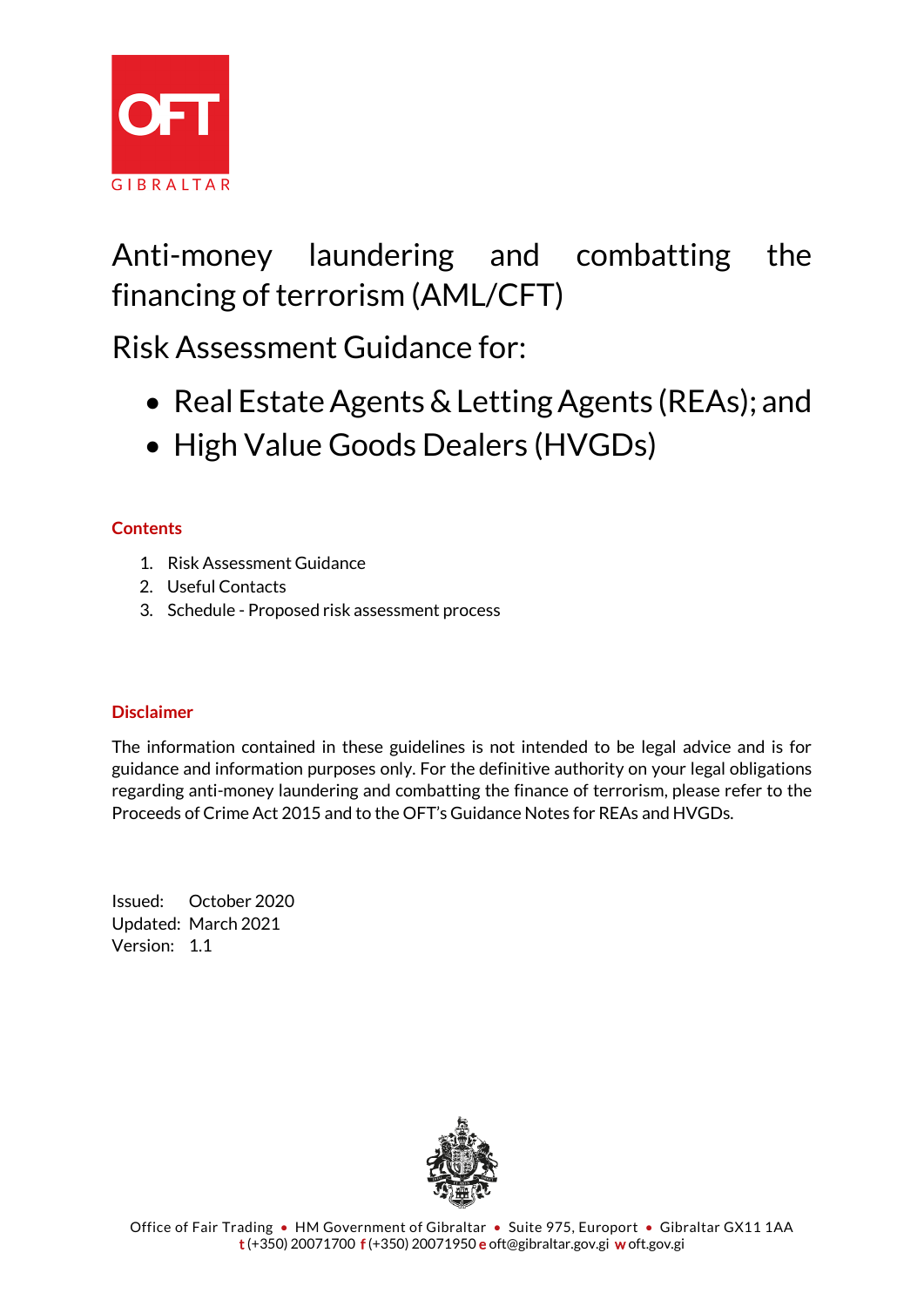

# 1. Risk Assessment Guidance

# **1.1 Purpose of these Guidance Notes?**

This guidance is designed to help Real Estate Agents (**REAs**) and High Value Goods Dealers (to include Potential High Value Goods Dealers and High Risk Dealers) (**HVGDs**) to carry out a money laundering and terrorism financing (**ML/TF**) risk assessment of their business.

Where relevant, references in this guidance to 'you' and 'your' should be interpreted as references to REAs and HVGDs.

### **1.2 Why is a business risk assessment necessary?**

Section 25A of the Proceeds of Crime Act 2015 (**POCA**) requires you to:

"*…take appropriate steps to identify and assess the risks of money laundering and terrorist financing, taking into account risk factors including those relating to their customers, countries or geographic areas, products, services, transactions or delivery channels, and any information that is made available to the relevant financial business pursuant to the [National Risk Assessment (NRA)]*".

The risk assessment must:

- 1. be proportionate to the nature and size of your business (section 25A(2)); and
- 2. be documented, kept up-to-date and made available to the OFT (section 25A(3)).

### **1.3 What are risk assessments for?**

A risk assessment of your business's ML/TF risks is the essential first step that allows you to create appropriate Anti-Money laundering and countering the financing of terrorism (**AML/CFT**) policies and procedures for your business. These policies and procedures are a legal requirement under section 26 of POCA.

### **1.4 Won't setting AML/CFT policies and procedures disrupt my business?**

No, as long as the risk assessment is carried out appropriately.

An appropriately carried out risk assessment will support your business allowing you:

- 1. to set bespoke policies and procedures based on:
	- a. the risk to your business; and
	- b. your business's risk appetite (the level of risk that you want your business to take);
- 2. to establish a risk-based approach that does not disrupt business; and
- 3. to reduce your regulatory risks by allowing you to comply easily with your AML/CFT obligations.

On the other hand, an inappropriately carried out risk assessment may damage your business as the policies and procedures you set:

- 1. may not suit your business;
- 2. may be too restrictive and obstructive to your business or not be sufficiently robust to deal with your ML/TF risks;
- 3. may leave your business exposed to being used for ML/TF; and
- 4. may leave your business exposed to potential regulatory enforcement action and criminal prosecution for failure to meet your POCA obligations.

#### **1.5 A risk-based approach.**

By adequately assessing your ML/TF risks you can apply a risk-based approach to your customers that will give you flexibility when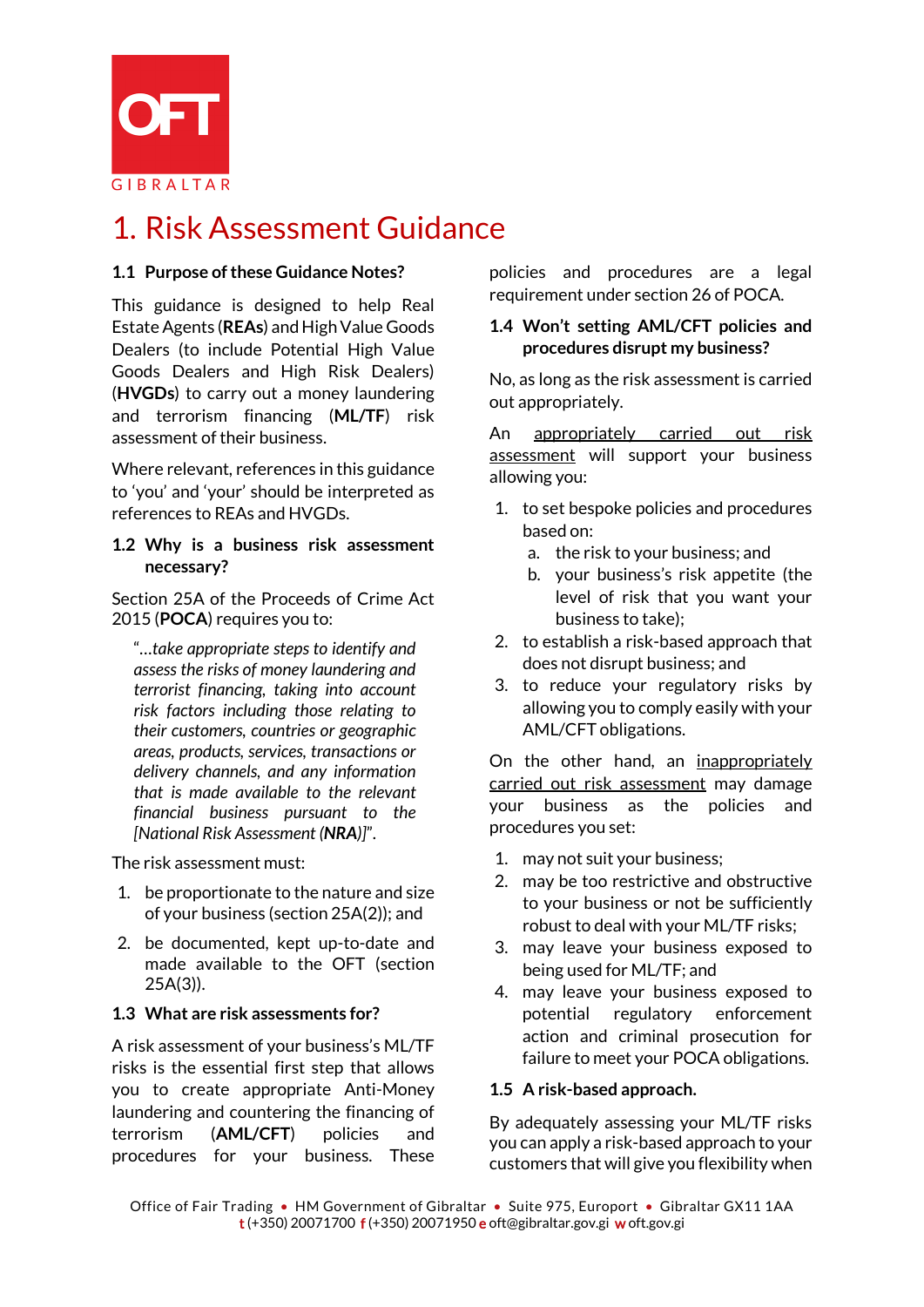

dealing with them. This will enable you to efficiently and effectively manage and prioritise your response to ML/TF risks:

- 1. applying less profound measures in situations where there are limited risks; and
- 2. applying more resources and more robust measures in situations where the risk is higher.

An appropriate risk-based approach also **empowers you** to engage in transactions/activities or to establish business relationships with higher-risk customers with confidence based on your business's risk appetite.

### **1.6 Can I get someone else to do the risk assessment for me?**

You can seek professional assistance in carrying out a risk assessment and creating your policies and procedures, however you should note that the responsibility shall remain yours and your POCA obligations still need to be met by you and not your adviser.

In any event you should consider that **you** understand your business better than anyone else and that **you** are therefore best placed:

- 1. to identify ML and TF risks that your business faces;
- 2. to determine the level of risk that you want your business to take; and
- 3. to develop appropriate strategies to manage and control those risks.

### **1.7 What does carrying out a risk assessment involve?**

It involves identifying and assessing the inherent ML/TF risks your business may reasonably face while operating. Thereafter you can then put in place AML/CFT policies

and procedures that minimise or mitigate those identified risks.

Your AML/CFT policies and procedures **must:**

- 1. be based on your risk assessment.; and
- 2. manage and mitigate the ML/TF risks faced by your business.

### **1.8 Proposed risk assessment process.**

The proposed step-by-step risk assessment process set out in the Schedule below sets out one way in which your business can carry out its risk assessment to help you meet your POCA obligations. It identifies the most common factors that you need to take into account.

It should be noted however that this is not the only way to carry out a risk assessment and that the factors raised are not an exhaustive list of items to consider. It is important therefore that you use this as a guide only and that you make the risk assessment relevant to your business and consider any other factors relevant to it.

Finally, whatever way you decide to carry out your risk assessment, it is important that you appropriately record it and that a copy of the risk assessment is submitted to the OFT. Revised assessments should be submitted annually with your business's AML/CFT annual report.

# **1.9 Why is the OFT issuing these guidance notes?**

The OFT is issuing these Guidance Notes to accompany the OFT's AML/CFT Guidance Notes for REAs and HVGDs:

1. in response to shortcomings identified by the OFT regarding the quality of risk assessments submitted by REAs and HVGDs;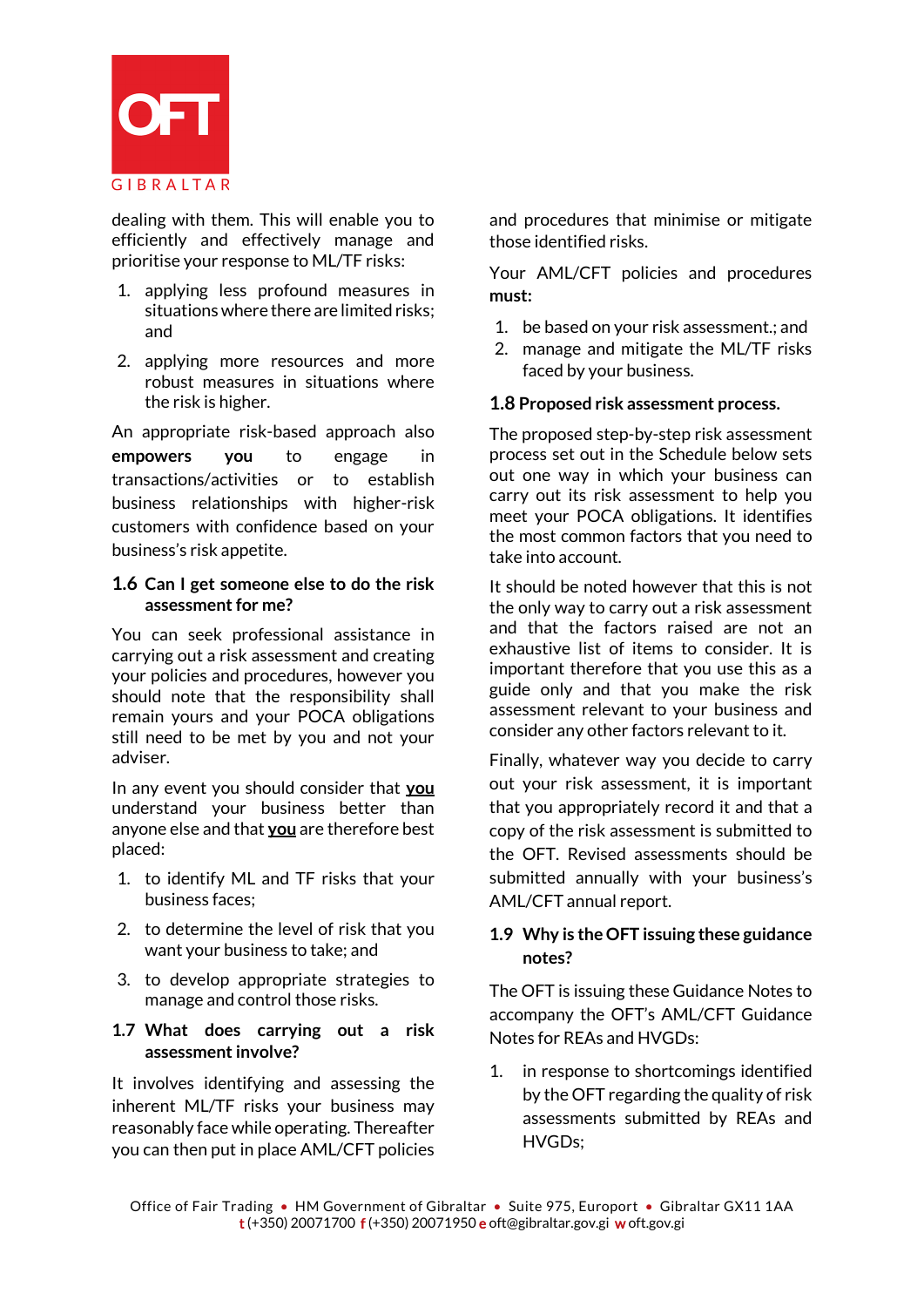

- 2. in response to requests from REAs and HVGDs to provide guidance for the preparation of risk assessments; and
- 3. in order to assist REAs and HVGDs with the preparation of quality and appropriate risk assessments.

The OFT's AML/CFT Guidance Notes for REAs and HVGDs may be found in the 'Documents' section of the 'AML/CFT' page of the OFT's website [\(www.oft.gov.gi\)](http://www.oft.gov.gi/) along with a pdf copy of these Guidance Notes and other useful documents to assist REA's and HVGD's to comply with their AML/CFT obligations.

# 2. Useful Contacts

### **2.1 Office of Fair Trading**

The Office of Fair Trading (OFT) has been appointed as a supervisory authority under the Proceeds of Crime Act 2015. Additionally, it is responsible for business licensing and for consumer protection in Gibraltar.

Suite 975 Europort, Gibraltar

Tel: (+350) 20071700

[aml.oft@gibraltar.gov.gi](mailto:aml.oft@gibraltar.gov.gi) 

www.oft.gov.gi

### **2.2 Gibraltar Financial Intelligence Unit**

The Gibraltar Financial Intelligence Unit (GFIU) receives, analyses and disseminates financial intelligence gathered from Suspicious Activity Reports (see 5.8 above).

Suite 832, Europort, Gibraltar

Tel: (+350) 20070211

Fax: (+350) 20070233

[gfiu@gcid.gov.gi](mailto:gfiu@gcid.gov.gi)

**\_\_\_\_\_\_\_\_\_\_\_\_\_\_\_\_\_\_\_\_\_\_\_\_\_\_\_\_\_\_\_\_\_\_\_\_\_\_\_\_\_\_\_\_\_\_\_\_\_\_\_\_\_\_\_\_\_\_\_\_\_\_\_\_\_\_\_\_\_\_\_\_\_\_\_\_\_\_\_\_\_\_\_\_\_\_\_\_\_\_\_\_\_\_\_\_\_\_\_\_\_\_\_\_**

www.gfiu.gov.gi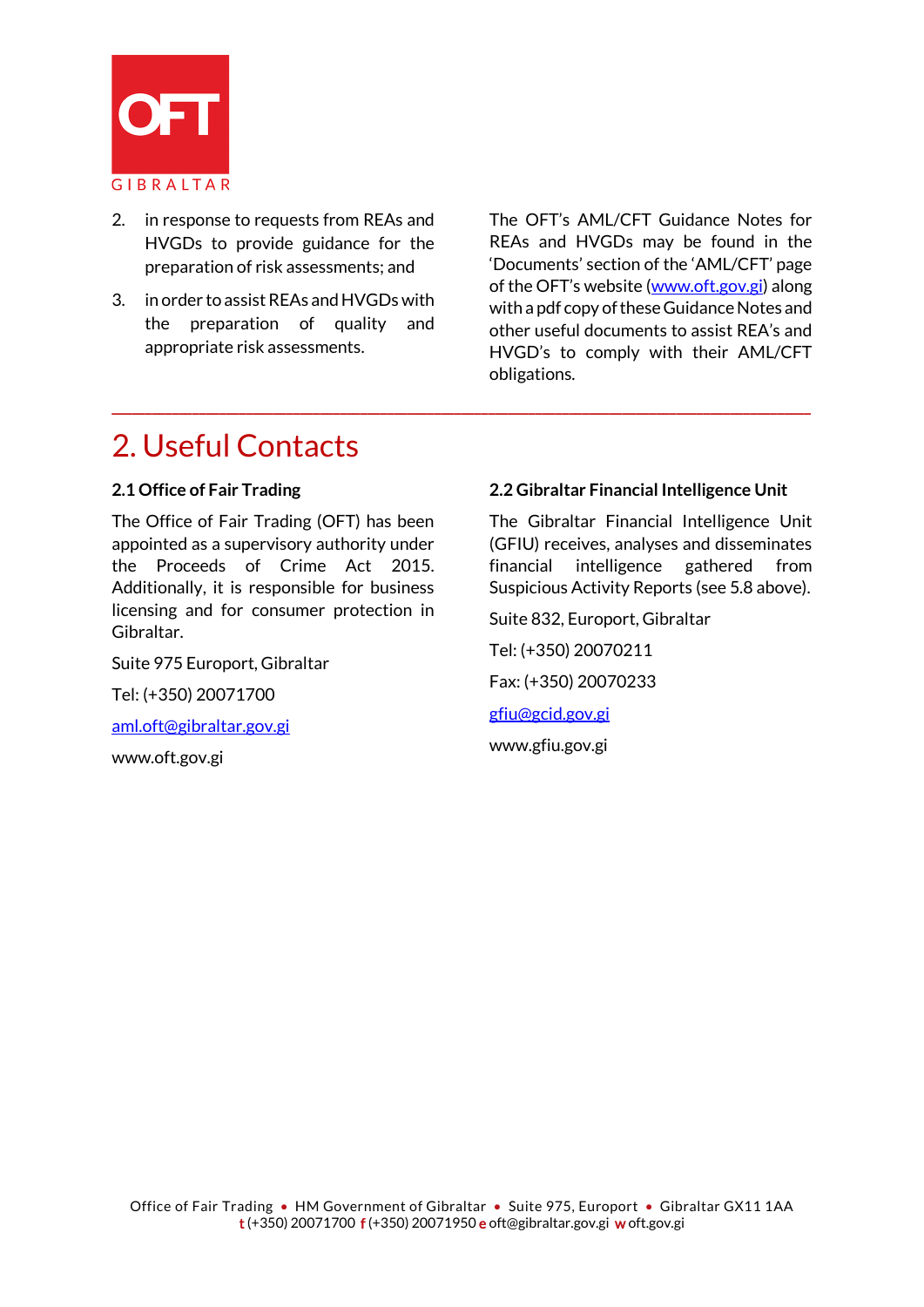

# Schedule - Proposed risk assessment process

Below are the steps which the OFT considers are essential in order to carry out an appropriate risk assessment.



We shall consider each of these steps in turn:

### **STEP 1 – Identify Your Business's ML/TF Risks**

These are the factors that determine the inherent attractiveness and vulnerability of your business to ML/TF and the resulting risk that your business may be used for ML and/or TF.

If you understand the ML/TF risk faced by your business you can then implement bespoke and appropriate mitigations and controls to ensure you protect your business. Consider how these and other risks may apply to YOUR business.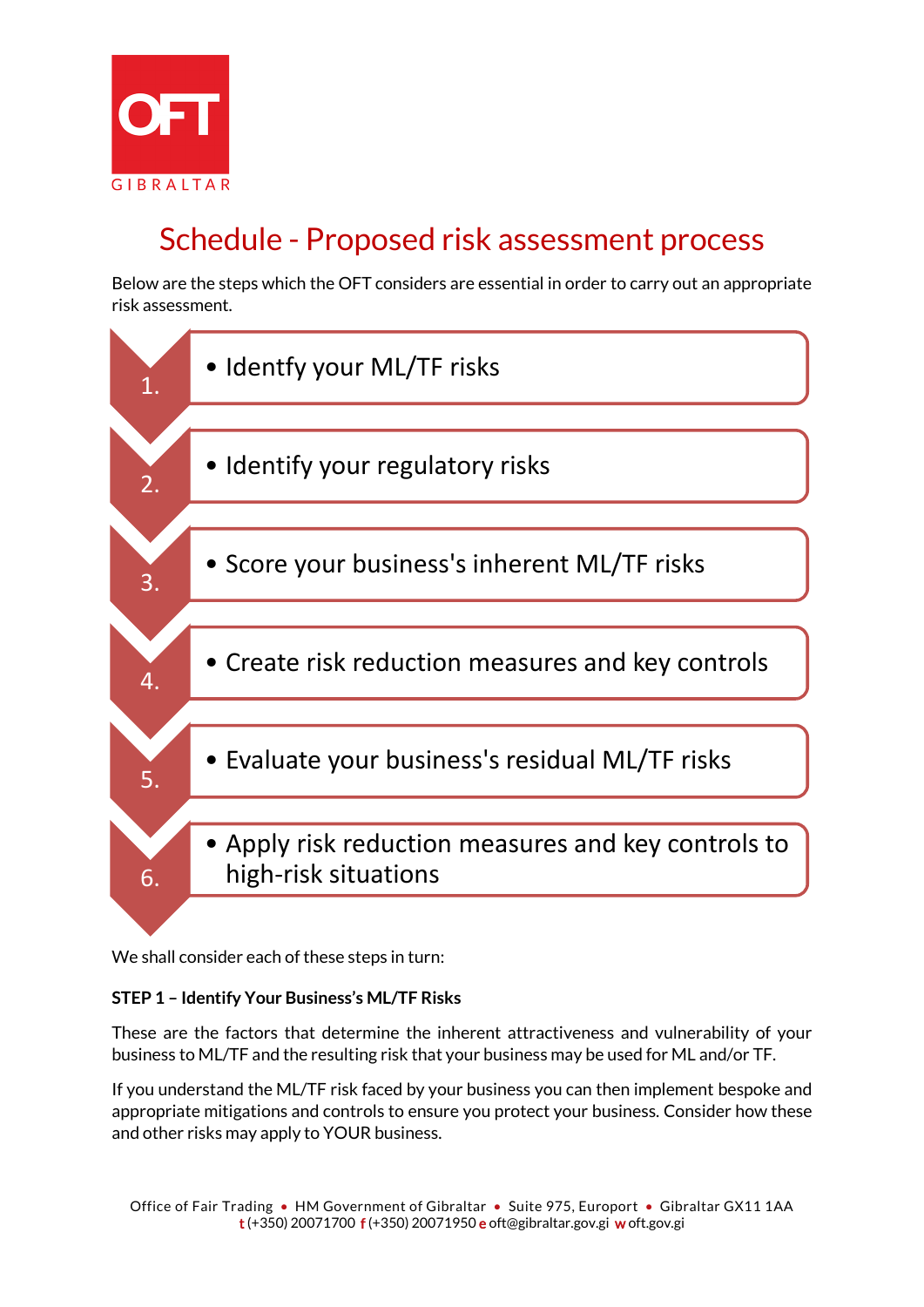

| 1. The nature and size of your business:                                                   |                      |                                                                                                                                                                              |
|--------------------------------------------------------------------------------------------|----------------------|------------------------------------------------------------------------------------------------------------------------------------------------------------------------------|
| Consider the following features about<br>the transactions carried out by your<br>business: | 1.<br>2.<br>4.<br>5. | size<br>value<br>3. volume<br>complexity<br>regularity                                                                                                                       |
| Could these transactions:                                                                  | 1.<br>2.             | be used to mask ML/TF activity?<br>make AML/CFT measures difficult to<br>implement?                                                                                          |
| 2. Risks posed by your customers:                                                          |                      |                                                                                                                                                                              |
| Do your customers:                                                                         | 1.<br>2.<br>3.       | operate through complex structures?<br>carry out complex transactions with no obvious<br>commercial reason for doing so?<br>operate in high risk occupations and industries? |
|                                                                                            | 4.                   | have cash intensive businesses?                                                                                                                                              |
| Are your customers:                                                                        | 1.                   | from high risk jurisdictions or does their<br>primary source of income originate from a high<br>risk jurisdiction?                                                           |
|                                                                                            | 3.                   | 2. high net worth individuals?<br>politically exposed persons (PEP) or a PEPs                                                                                                |
|                                                                                            |                      | family or close associate?                                                                                                                                                   |
|                                                                                            | 5.                   | 4. the subject of adverse media reports?<br>the subject to civil sanctions, previous                                                                                         |
|                                                                                            |                      | regulatory measures or have they been<br>previously convicted?                                                                                                               |
| 3. The risk created by the type of products and/or services your business provides:        |                      |                                                                                                                                                                              |
| Do your products and services:                                                             |                      | 1. present a heightened risk according to:<br>the NRA:                                                                                                                       |

- **the OFT's AML/CFT Guidance Notes; or**
- **EXECT** international sectorial guidance e.g. from the FATF?
- 2. support the use of cash transactions;
- 3. support payments from third parties or noncustomers
- 4. support remote transactions e.g. on the internet?
- 5. favour anonymity or obscure information underlying customer transactions?

Do your workers get paid commission based on their sales?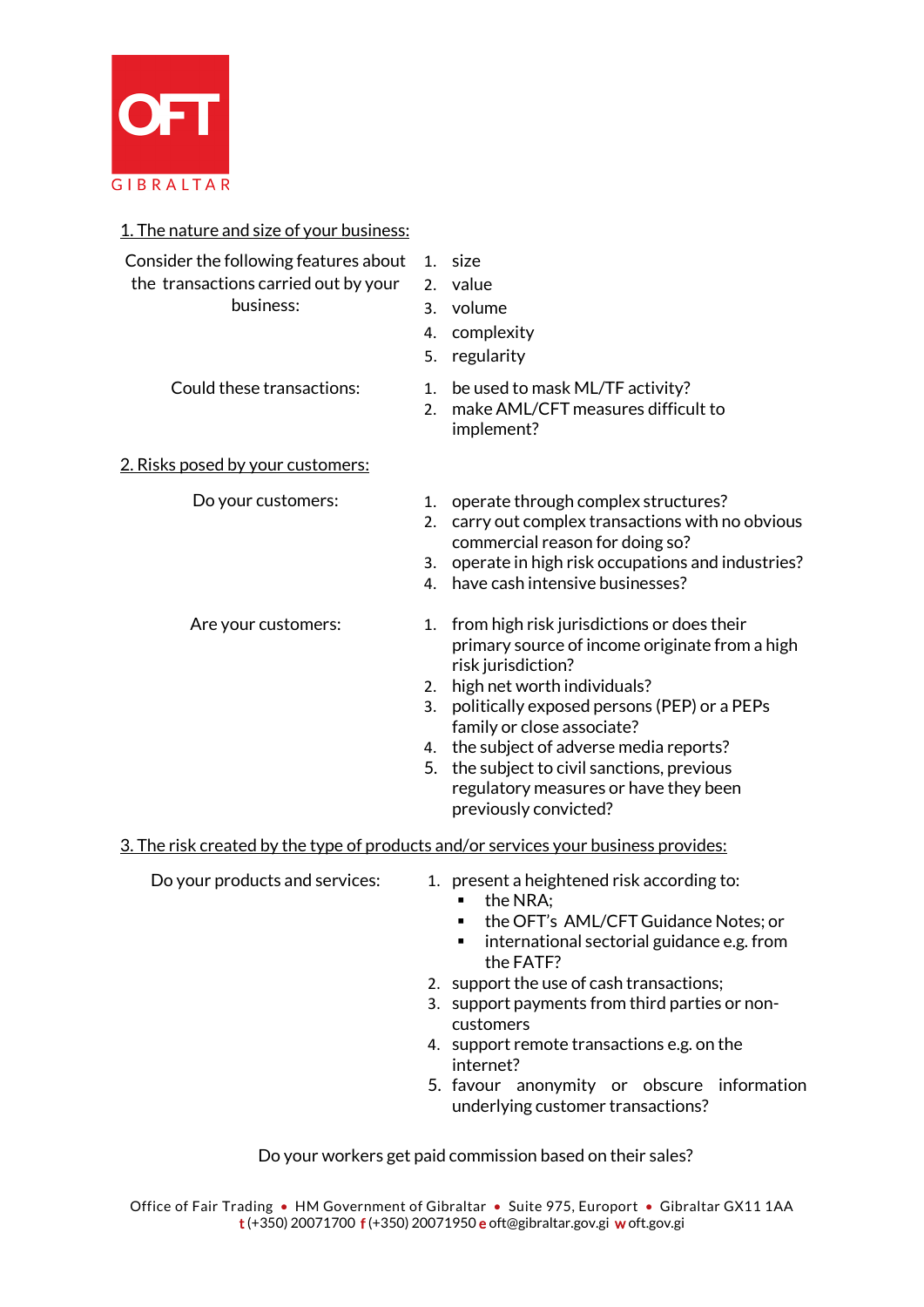

# 4. Risk in your business practices and /or delivery methods:

Does the method of delivery used in

- 1. provide for anonymity?
- your business:
- 2. depend on intermediaries?
- 
- 3. remove or minimise face to face contact with customers?

5. Country or jurisdictional risks:

Does your business have dealings with 1. have inherent AML/CFT risks? countries that:

- 
- 2. have been identified as having a high risk for ML /TF predicate offending?
- 3. have weak AML/CFT measures?
- 4. are considered to be uncooperative with respect to tax transparency?
- 5. have strong secrecy laws or are considered to be offshore tax havens?
- 6. have high levels of organised crime?
- 7. have significant terrorist activity?
- 8. have drug, arms and/or people trafficking and smuggling?
- 9. have high levels of corruption and bribery;
- 10. are in conflict zones or are bordering a conflict zones?

### **STEP 2 – Identify Your Business's Regulatory Risks**

This is the risk to your business of failing to meet your AML/CFT obligations. Not meeting these obligations exposes your business to enforcement action, including decision notices, fines, the disqualification of the business's directors and the revocation of your licence.

These can happen if you fail to:

- 1. carry out a ML/TF risk assessment of your business;
- 2. implement adequate AML/CFT procedures and policies;
- 3. train your staff adequately;
- 4. appoint an MLRO;
- 5. understand who your customer is and who is benefiting from transactions with your business;
- 6. collect adequate customer due diligence (**CDD**);
- 7. identify suspicious activity and/or submit suspicious activity reports to the GFIU;
- 8. risk assess your clients;
- 9. keep adequate records; and
- 10. submit annual reports to the OFT.

### **STEP 3 – Score Your Business's Inherent ML/TF risks**

Office of Fair Trading • HM Government of Gibraltar • Suite 975, Europort • Gibraltar GX11 1AA t (+350) 20071700 f (+350) 20071950 e oft@gibraltar.gov.gi w oft.gov.gi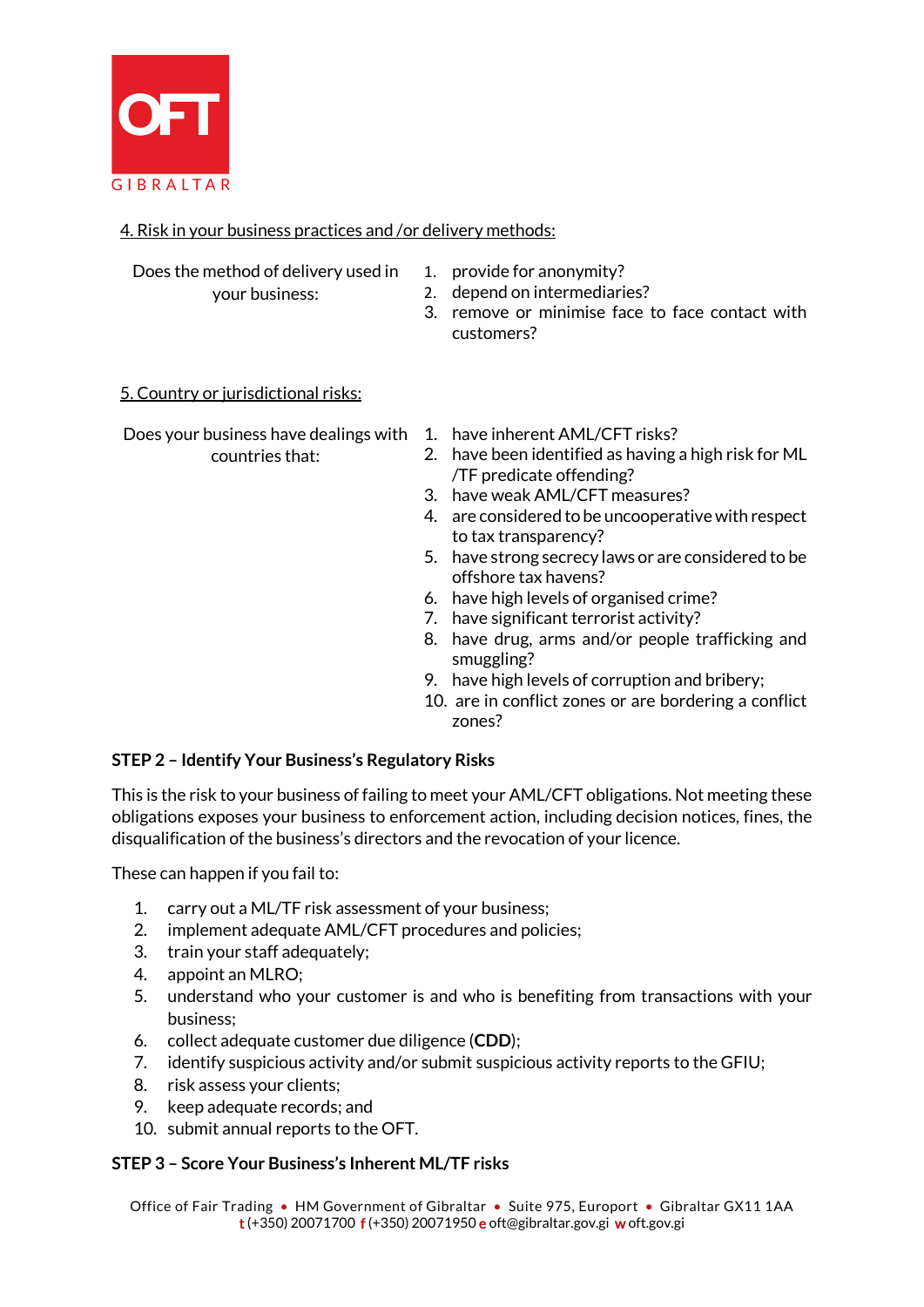

Once you have identified your business's inherent AML/CFT risks need to be scored based on a combination of two criteria, LIKELIHOOD and IMPACT. An initial AML/CFT risk assessment will measure the inherent risk that exist without any controls or measure in place.

Combining likelihood and impact within a risk matrix will allow you to generate a risk score.

# LIKELIHOOD x IMPACT = RISK SCORE

### Likelihood scale

| Rating             | Likelihood of a ML/TF risk                        |
|--------------------|---------------------------------------------------|
| <b>Very likely</b> | Almost certain:                                   |
|                    | Will probably occur several times a year.         |
| <b>Likely</b>      | Likely:                                           |
|                    | High probability that it will happen once a year. |
| Unlikely           | Unlikely:                                         |
|                    | Probably will not happen, but not impossible.     |

This refers to the potential of AML/CTF risk occurring in your business.

### Impact scale

This refers to the consequences of loss or severity of damage that may result if the risk happens.

| Rating             | Impact of risk                                                                                                                                                                             |  |  |  |  |  |
|--------------------|--------------------------------------------------------------------------------------------------------------------------------------------------------------------------------------------|--|--|--|--|--|
| <b>Major risk</b>  | Major damage, serious terrorist activity or a significant risk of ML:<br>More stringent measures are required. Enhanced CDD must be<br>performed and transactions monitored rigorously.    |  |  |  |  |  |
| <b>Medium Risk</b> | Moderate effects and level of ML/TF impact - some level of risk to ML:<br>Additional scrutiny is required. More than just simplified CDD to be<br>performed depending on the area of risk. |  |  |  |  |  |
| Low risk           | Minor effects - normal expected activity representing baseline of ML/TF<br>risk:<br>Basic CDD is sufficient.                                                                               |  |  |  |  |  |

A risk matrix is then used to combine the individual likelihood and impact scores to obtain a risk score. Below is an example of the combined risk score based on likelihood and impact.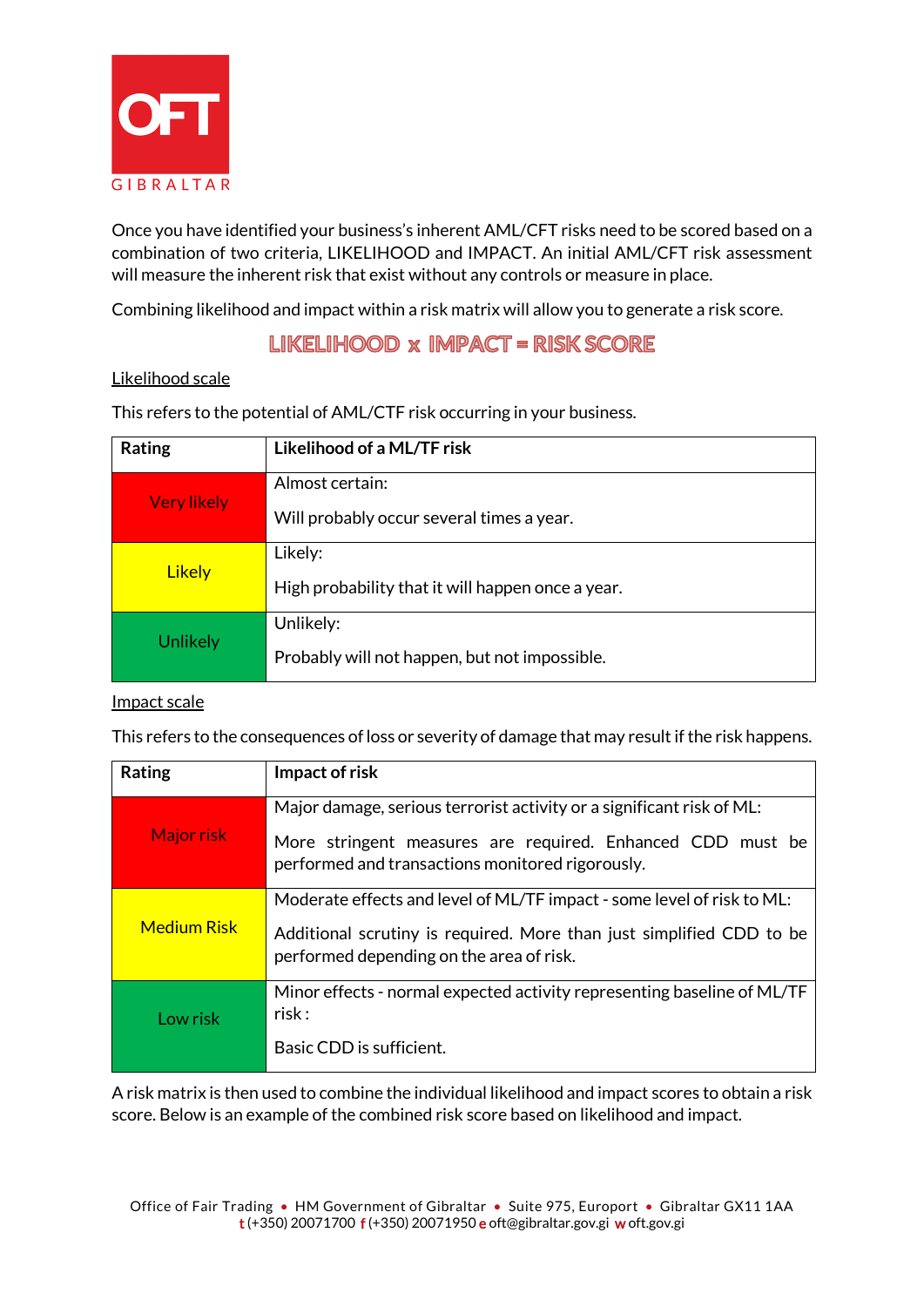



This combined score may be used to aid decisions about what actions are necessary to mitigate the inherent risks to your business and to help you to determine the business's risk appetite.

### **STEP 4 - Create Risk Reduction Measures and Key Controls**

Once the business's inherent ML/TF risk are known you can then implement measures to manage these risks.

#### Manage the business and regulatory risks

This can be done by applying risk management and mitigation strategies including the implementation of comprehensive AML/CFT policies and procedures, including:

- 1. how you will determine when to carry out simplified and enhanced CDD;
- 2. how you will establish whether a customer or beneficial owner is a PEP;
- 3. how you will monitor accounts and activities and report suspicious activity;
- 4. appropriate record keeping processes; and
- 5. vetting processes and training of your employees.

This list is not exhaustive. All measure should aim at reducing the ML/TF risks that you have identified affect your business.

#### **STEP 5 – Evaluate Your Business's Residual ML/TF Risks**

One you have created risk reduction measures and key controls for your business you should once again re-evaluate all the ML/TF previously risks identified in light of these measures. You should update the risk scores in Step 3 and reassess each risk with a risk matrix once again (see Step 3 above).

If the measures introduced are effective they should lower the ML/TF risk that business is now exposed to.

The remaining level of risk after taking into consideration mitigation measures and controls is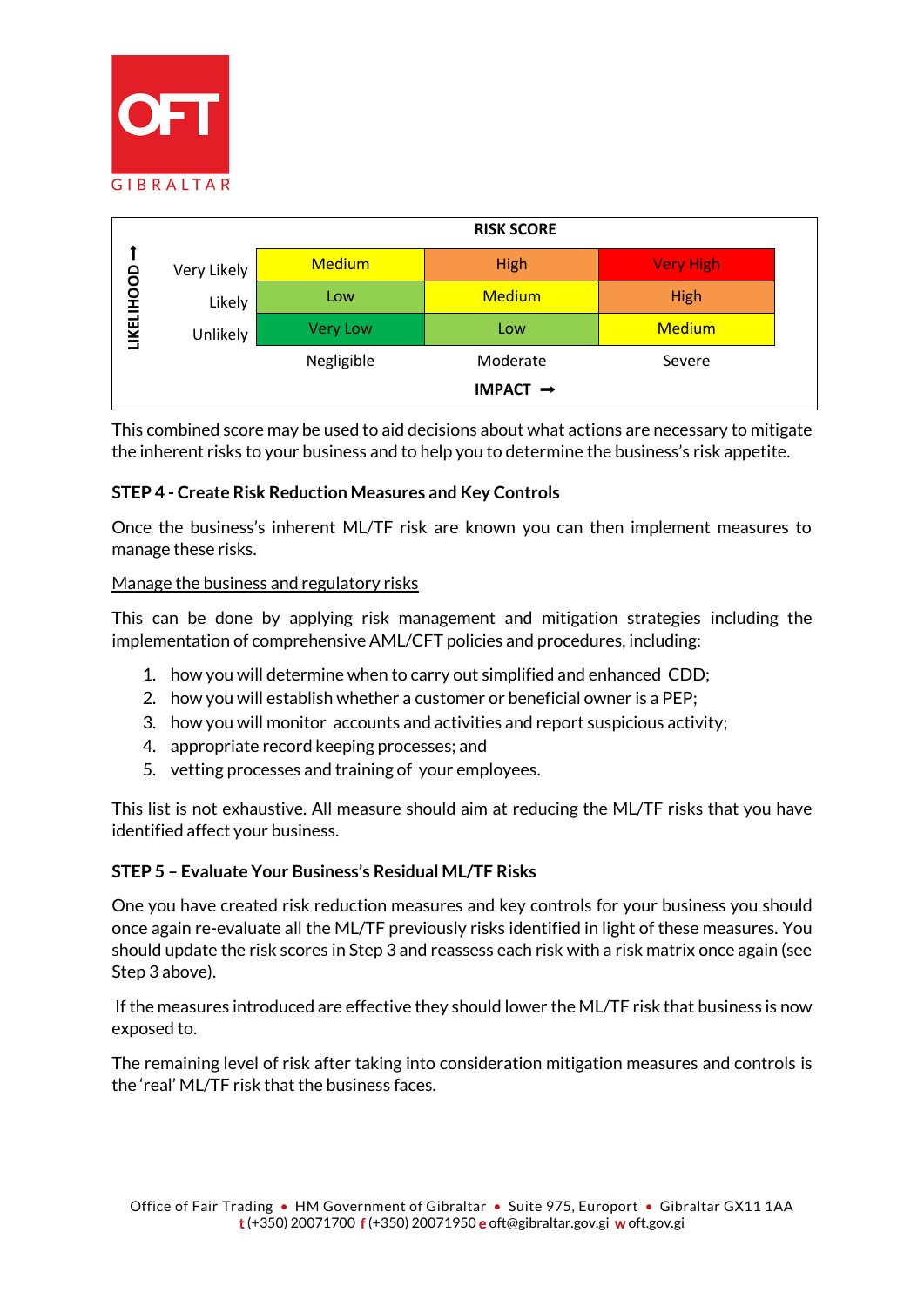

# **Steps 6 - Apply Risk Reduction Measures and Key Controls to High-Risk Situations**

You must adequately implement the reduction measures and key controls used to reduce your risk scores in order to avoid ML/TF happening through the business, particularly in high-risk transactions and with high-risk customers.

To do so your staff must be aware and understand the business's ML/TF risks, its policies and procedures implemented to mitigate these risks and be able to apply them appropriately. It is also essential that you keep accurate records.

If these measures are not being implemented then your risk assessment may not be appropriate.

### **Recording Your Risk Assessment - Risk Assessment Register**

Your scores must be adequately recorded in order to demonstrate that you have carried out your risk assessment and implemented the relevant mitigation measures. Your business's risk assessment will need to be provided to the OFT annually with the business's AML/CFT annual report.

The OFT suggests that a register of risks is created to clearly demonstarte the risks identified, their inherent risk score, the mitigating meaures applied and the residual risk scores. This can be in the form of a table, an exmaple of which is provided below that can be adapted to your business's needs:

| Identified        | <b>Risk</b> | <b>Risk</b> | reduction   Residual |                       | Are | mitigating $\vert$ Review                          |  |
|-------------------|-------------|-------------|----------------------|-----------------------|-----|----------------------------------------------------|--|
| <b>ML/TF Risk</b> | rating      | measures    | control strategies   | and $\mid$ ML/TF risk |     | actions efficient/ risk   date<br>rate acceptable? |  |
|                   |             |             |                      |                       |     |                                                    |  |

Keep the table brief, to the point and update it on a regular basis. The advantages of using a table as a record of risk analysis is that it concisely shows the business and the OFT the risks and the planned actions to reduce the threat of and vulnerability to ML/TF.

#### **Step 7 - Continually Monitor and Review the Risks**

The six steps set out above are the steps required to create your business's initial risk assessment. This however is only part of the cyclical risk assessment process (see diagram below).

Business's should implement a monitoring regime and keep necessary records to review the business's risk plan and its AML/CFT policies and procedures. It will enable you to ensure that your business's procedures are effective against your actual ML/TF risks and to meet your AML/CFT obligations. This should happen annually at least, as part of a cyclical process, as per the diagram below: